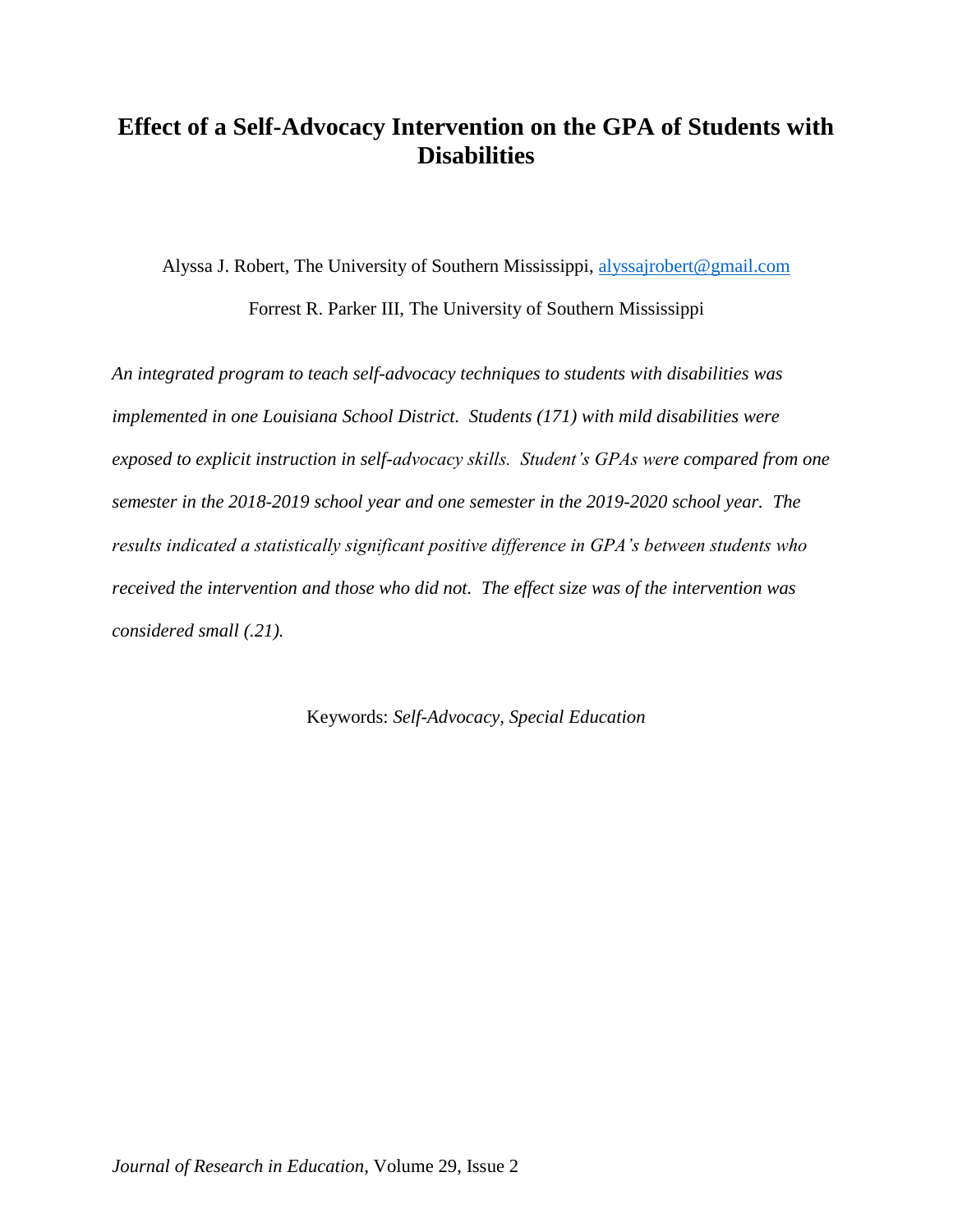The Individuals with Disabilities Act (IDEA, 2004) aims to ensure that transition services needed for successful post-school employment and education are provided to students with disabilities. Between 1990 and 2016, the dropout rate has declined from 12.1 percent to 6.1 percent (Snyder et al., 2019). While school graduation rates steadily climb, students with disabilities remain almost three times as likely to drop out of high school as their nondisabled peers (Snyder et al., 2019). As graduation rates for students with disabilities continue to increase, effective transition services become a critical component of measuring accountability for children with disabilities (IDEA, 2004).

Students struggle to meet post-school goals due to a lack of self-advocacy skills (McConnell et al., 2012). Self-advocacy is the individual's ability to effectively recognize and articulate one's needs and rights (Holzberg et al., 2019). Self- advocacy strategies equip students with the skills needed to facilitate transition and access their accommodations in their postschool endeavors (Holzberg et al., 2019). Ten nonacademic behaviors are associated with postschool success for students with disabilities (McConnell et al., 2012). Those behaviors include: (a) knowledge of strengths and limitations, (b) actions related to strengths and limitations, (c) disability awareness, (d) employment, (e) goal setting and attainment, (f) persistence, (g) proactive involvement, (h) self-advocacy, (i) supports, and (j) utilization of resources (McConnell et al., 2012).

### **Statement of the Problem**

Despite many students with disabilities setting goals to pursue postsecondary education, students often do not achieve those goals (Holzberg et al., 2019). In the 2011 *National Longitudinal Transition Study–*2 (NLTS-2), 89.9 percent of students with disabilities surveyed indicated goals to complete postsecondary education (Sanford et al., 2011). However, only 40.1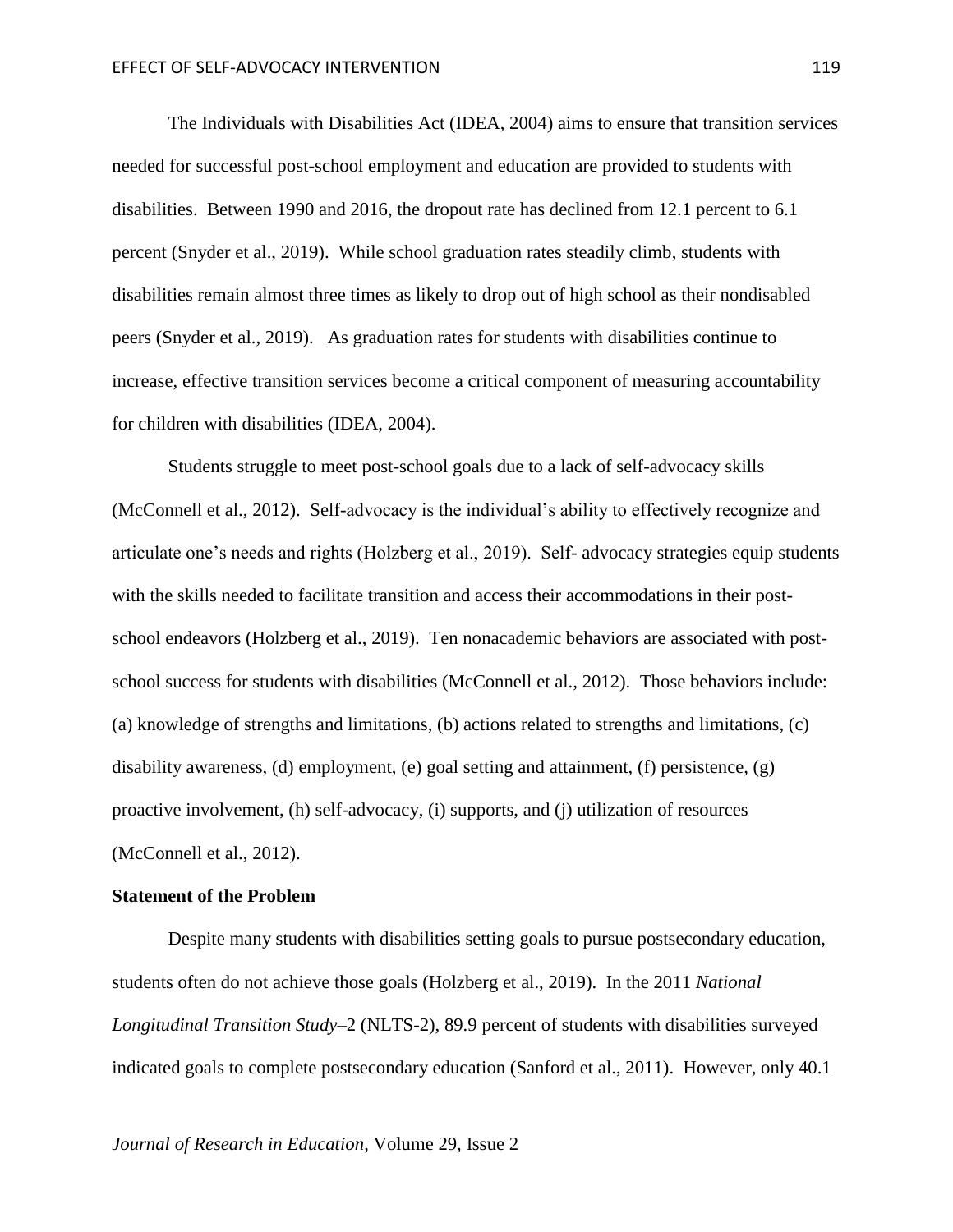percent of those students achieved that goal (Sanford et al., 2011). Student's GPAs may be one reason they are unable to meet these postsecondary goals. Students also struggle to meet postschool goals due to a lack of self-advocacy skills (McConnell et al., 2012). There is a lack of research regarding the effects to which a self-advocacy program may have on students with disabilities increasing their GPAs.

### **Research Question**

To what extent does explicit instruction in self-advocacy skills effect students with mild disabilities' GPAs?

H0: There is no statistically significant difference between GPAs of students with disabilities who received explicit instruction in self-advocacy and those who did not.

### **Rationale for the Study**

Self-advocacy interventions are necessary for students with disabilities to increase confidence and independence in accessing accommodations (Holzberg et al., 2019). Lacking the skills needed to self-advocate has a detrimental impact on all students with disabilities (Holzberg et al., 2019). Like curriculum-based assessments determining present levels of performance in academic areas, assessments identifying the nonacademic skills students need to master are critical to the likelihood of post-school success (McConnell et al., 2012). Self- advocacy strategies equip students with the skills needed to facilitate transition and access their accommodations in their post-school endeavors (Holzberg et al., 2019). Explicit instruction of self-advocacy skills must be provided to students so that students select appropriate accommodations and can effectively articulate their needs to teachers (Prater et al., 2014).

The purpose of this study was to analyze the impact of self-advocacy instruction on student academic success. The study reinforces the need for schools to provide direct instruction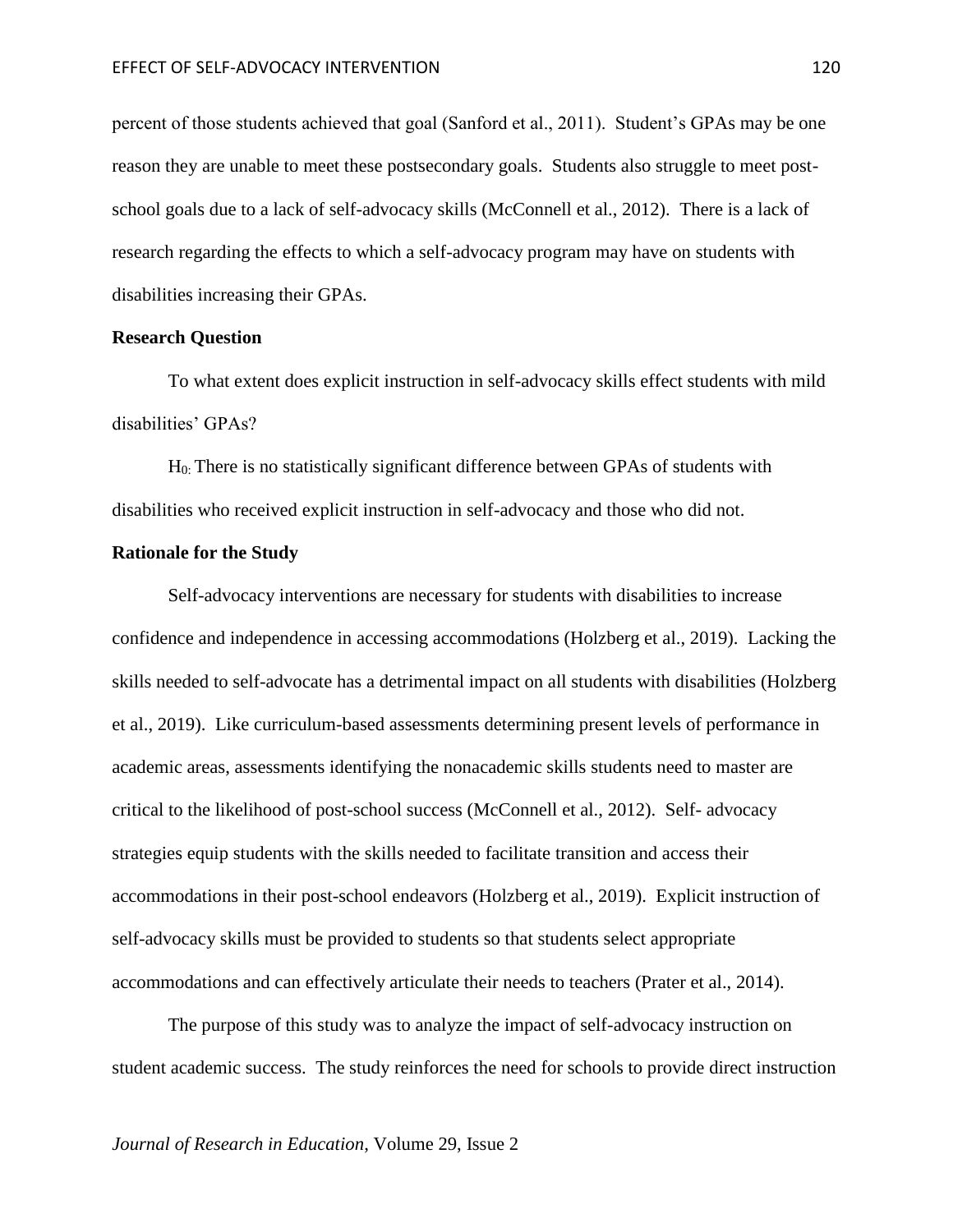in self-advocacy. General and special education teachers should collaborate to teach students with disabilities to self-advocate in deliberate ways throughout their schooling (Prater et al., 2014). Without knowledge of these ramifications, schools cannot develop initiatives to teach essential nonacademic behaviors needed for success of students with disabilities.

### **Literature Review**

Students must have knowledge of their strengths and limitations in various settings and be able to make decisions in response to this knowledge (Rouse & Hallam, 2006; McConnell et al., 2012). Disability awareness was also critical to being effective self-advocates (McConnell et al., 2012; Zhang et al., 2019). Holzberg et al. (2019) found disability awareness to affect the success of students in postsecondary education. McCarthy (2007) eloquently writes about the experiences of students quest to self-advocate. She provides a narrative of the struggles involved in this process. Students must understand and be able to explain their disability to others (McConnell et al., 2012). Further, students must understand the impact their disability has on them (Holzberg et al., 2019).

Students with disabilities must be skilled in setting and attaining goals, which requires breaking long-term goals into smaller, concise goals with action plans for implementing those goals (McConnell et al., 2012; Zhang et al., 2019). Persistence was an essential behavior for students with disabilities (McConnell et al., 2012). Employing a variety of strategies in response to completing a challenging task was necessary for their attainment of goals (McConnell et al., 2012). Holzberg et al. (2019) found that students do not utilize their resources because schools are mandated to provide necessary support to students with disabilities (Holzberg et al., 2019).

Consequently, students do not actively seek out their accommodations, which was detrimental to post-school success (Holzberg et al., 2019). Students with disabilities must use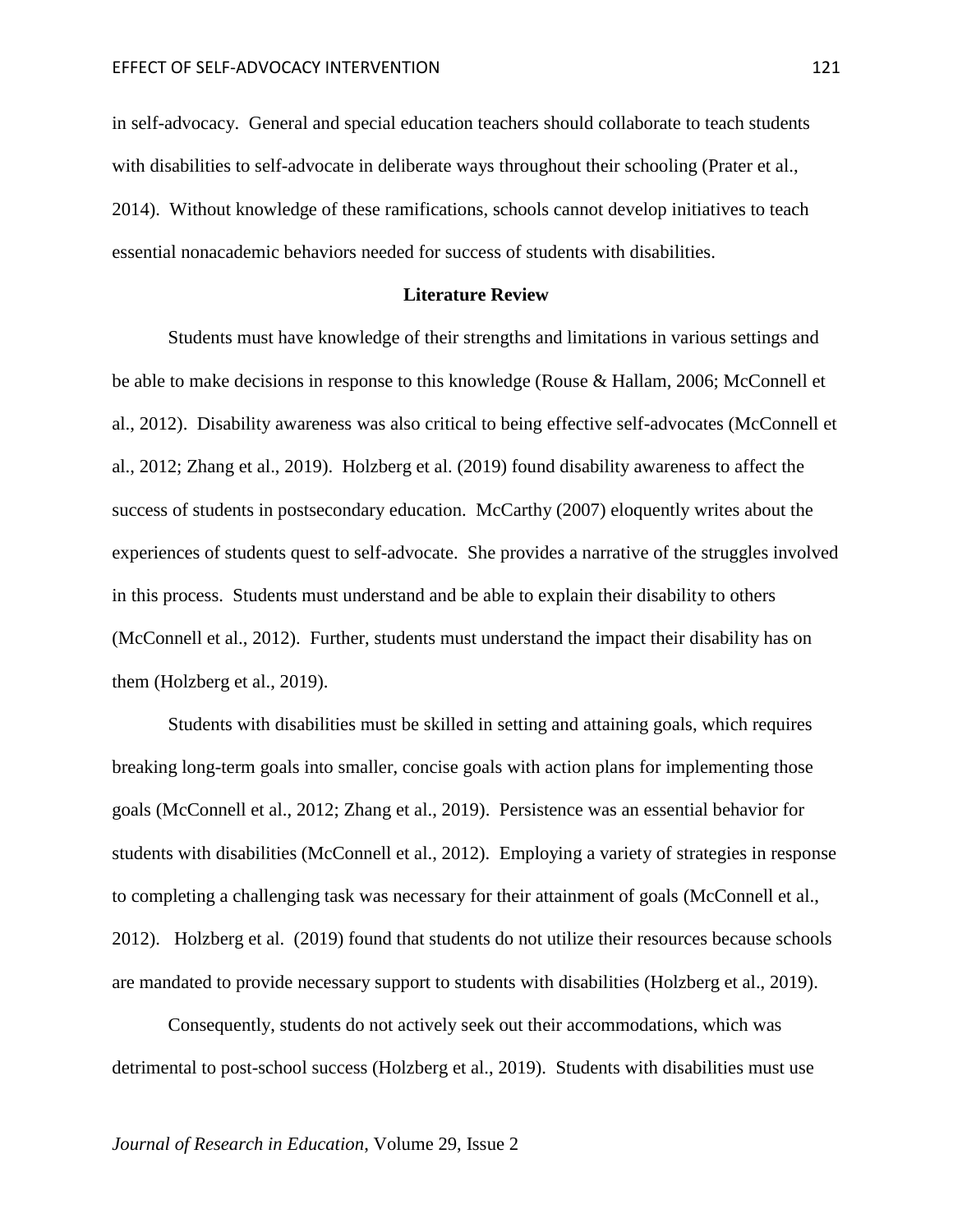support networks available to them to find solutions to obstacles they may face (McConnell et al., 2012).

Students with disabilities must have strong knowledge of their rights and responsibilities and be able to advocate for themselves (McConnell et al., 2012). When those in the student's immediate support group cannot help with a specific task, students need to seek out additional resources for assistance (McConnell et al., 2012). Awareness of their rights and accommodations were imperative for success if students with disabilities were to succeed in more demanding educational settings (Holzberg et al., 2019).

### **Impact of Instruction in Self-Advocacy Skills**

Instruction in self-advocacy provides students with action plans for responding to the challenges students with disabilities will face in post-school endeavors (Holzberg et al., 2019). Instruction in self-advocacy skills increases students' performance and participation in the classroom (Prater et al., 2014). When taught to self-advocate, students are more likely to request accommodations when they are needed (Prater et al., 2014). Self-advocacy instruction increases students' confidence in having successful outcomes in class and this often transfers to higher GPAs. Zhang et al. (2019) reported positive outcomes for participants in a self-advocacy program including higher GPAs for students with disabilities.

While teaching students to self-advocate will take additional time and require more effort on the part of the special education and general education teachers, self-advocacy instruction will greatly benefit students, both academically and personally throughout their life (McCarthy, 2007; Rouse & Hallam, 2006; Zhang et al., 2019). Educators can give students control over their education by teaching students to understand their strengths and needs, to identify accommodations that are necessary for them to be successful, and to request those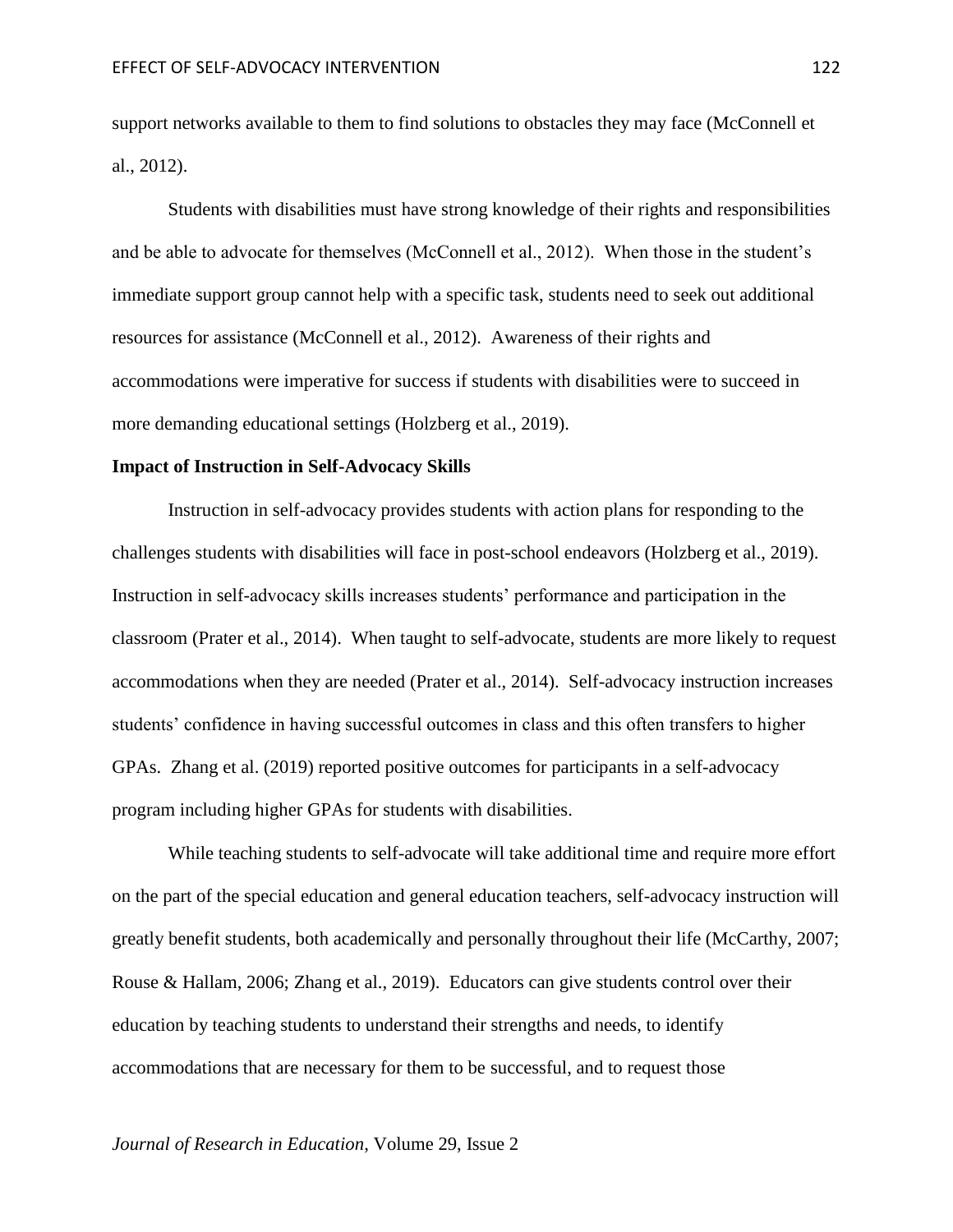accommodations in an appropriate manner (Prater et al., 2014). As a result, students will assume more of the responsibility for their education, resulting in higher academic outcomes (Prater et al., 2014).

# **Method**

## **Participants**

Data within this study were conducted in Slidell, Louisiana at Slidell Junior High School (SJH). SJH was a junior high school in the St. Tammany Parish Public School System that educates students in the seventh and eighth grade. Of the 843 students that SJH services, 171 are students with disabilities. Of the school's total population of students with disabilities, students who spent more than forty percent of their day in the general education setting were selected to participate in a self-advocacy initiative.

### **Measures**

Before beginning the intervention, the researcher gathered archived school data from the 2018-2019 school year to determine the percentage of students with disabilities who had failed one or more classes during the first quarter of school. Those percentages were compared to the percentage of students with disabilities who had failed one or more classes during the first quarter of the 2019-2020 school year. The program would show potential for success if the percentages had decreased from the year before.

### **Procedures**

The self-advocacy initiative aimed to provide intervention in self-advocacy skills that were needed for post-school and career success. The initiative aimed for students to:

> • Take ownership of their learning with knowledge of their strengths and limitations through disability awareness.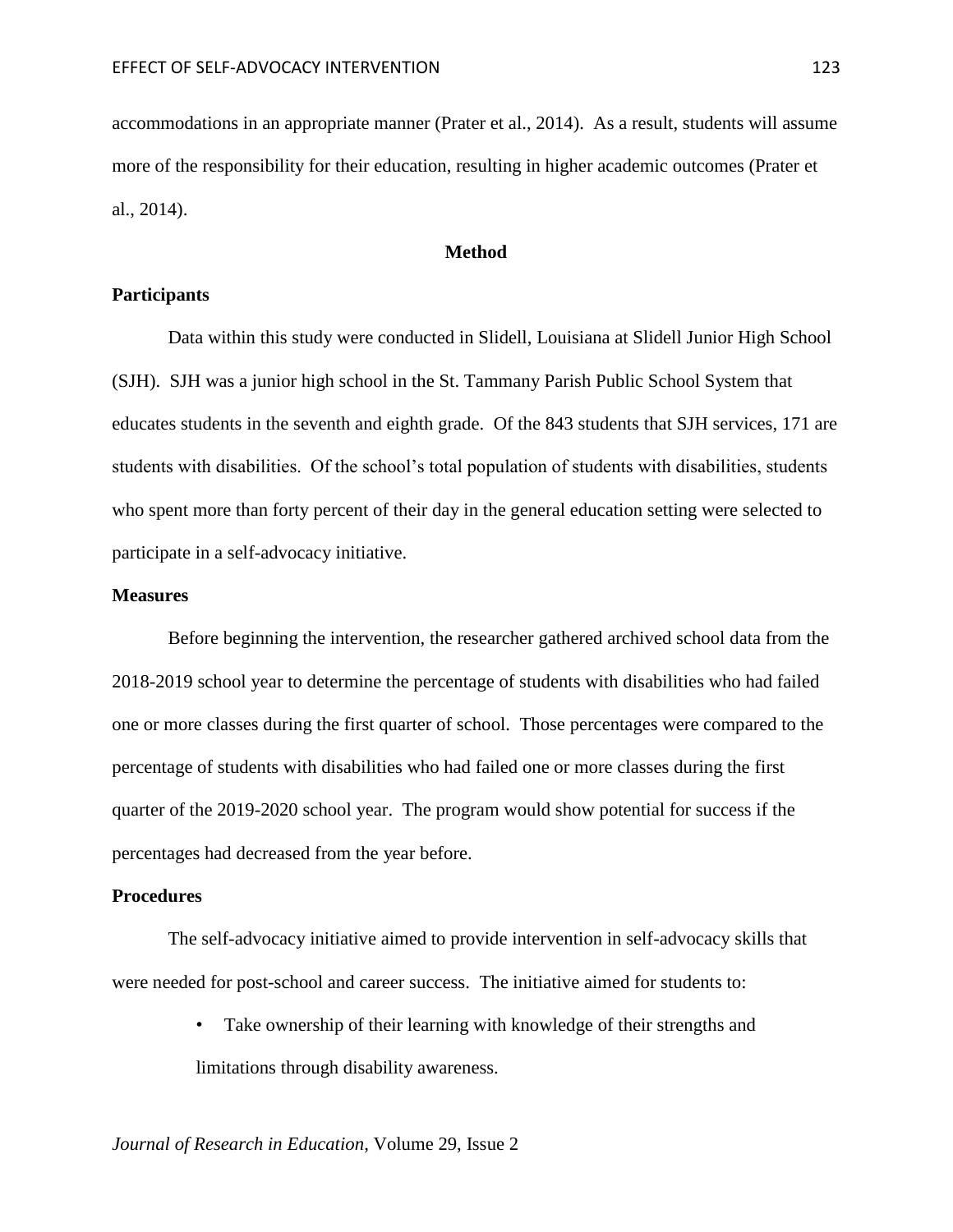- Routinely monitor their own academic progress and set goals for their own educational growth.
- Develop strong communication skills that would enable them to maintain positive relationships with peers and educators.

Students received the instruction twice a month through their physical education classes. Rather than presenting the initiative as a required intervention, the initiative was advertised as a student organization that students were hand-selected to participate in. Students received invitations to participate and were given regular incentives to maintain motivation and willingness to participate. The course was designed to provide students with time to self-monitor their grades, a mini- lesson on a self-advocacy topic or skill, a portfolio task to provide teachers with data, and a challenge that would be completed outside of the class. Each challenge encouraged communication between students and teachers. Lessons and challenges from the first quarter can be seen in Figure 1. The year-long curriculum overview can be viewed in Appendix A.

# **Figure 1**

| Self-Advocacy Curriculum Overview, First Quarter |  |  |
|--------------------------------------------------|--|--|
|                                                  |  |  |

| <b>Lesson 1: Self- Advocacy through E3</b>       |                                    |  |
|--------------------------------------------------|------------------------------------|--|
| <b>Learning Outcomes:</b>                        | <b>Portfolio Tasks:</b>            |  |
| Define Self-Advocacy<br>$\bullet$                | <b>Student Info Sheets</b>         |  |
| Purpose, Goals, Outcomes,<br>$\bullet$           | Grades Self-Reflection             |  |
| Rationale                                        | Challenge(s):                      |  |
| Schedule, Routines,<br>٠                         | Give parents self-advocacy letter. |  |
| Challenges, & Incentives                         |                                    |  |
| <b>Lesson 2: IEP Basics &amp; Accommodations</b> |                                    |  |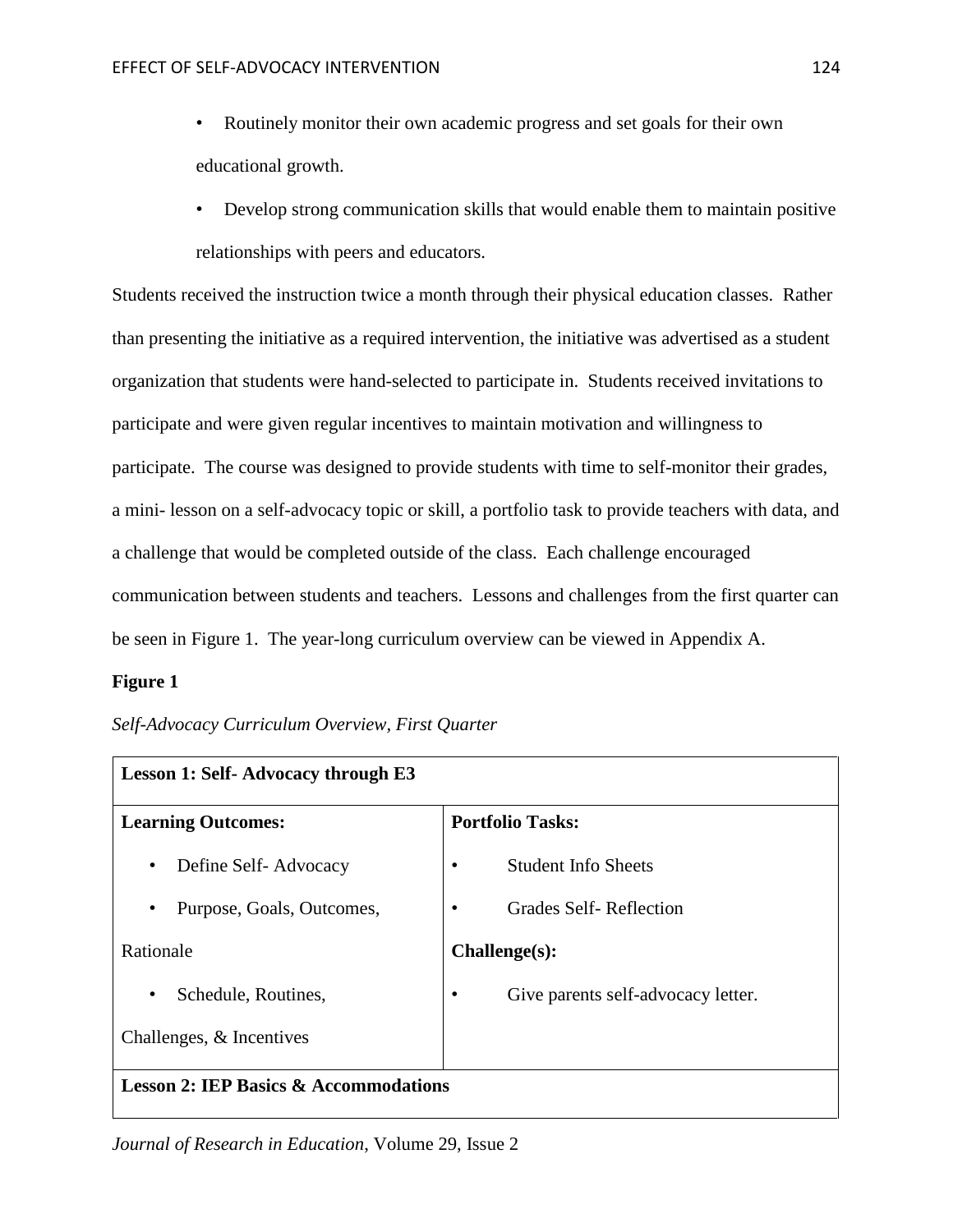| <b>Learning Outcomes:</b>                    | <b>Portfolio Tasks:</b>                             |
|----------------------------------------------|-----------------------------------------------------|
| Define IEP.                                  | Student Interest Survey □ Grades Self-<br>$\bullet$ |
| IEP teams & IEP Authority.<br>٠              | Reflection                                          |
| Accommodations Defined, Dos &                | Challenge(s):                                       |
| Don'ts                                       | Introduce yourself to your IEP Authority.<br>٠      |
|                                              | Discuss convenient times to discuss IEP needs.      |
|                                              | Fill in your IEP Authority Info Label and           |
|                                              | complete reflection.                                |
|                                              | Ask a teacher to describe how an                    |
|                                              | accommodation is implemented in their               |
|                                              | particular class.                                   |
| <b>Lesson 3: SJH Resources</b>               |                                                     |
| <b>Learning Outcomes:</b>                    | <b>Portfolio Tasks:</b>                             |
| <b>School Resources</b>                      | <b>Resource Utilization Plan</b>                    |
| <b>Online Resources</b>                      | <b>Grades Self-Reflection</b>                       |
| <b>Classroom Resources</b>                   | Challenge(s):                                       |
| People to Know                               | Utilize a school, online, or classroom              |
| <b>Characteristics of Resourceful</b>        | resource and complete a reflection.                 |
| People                                       | Introduce yourself to a faculty member              |
|                                              | who will be a beneficial resource to you.           |
|                                              | Complete a reflection.                              |
| <b>Lesson 4: Organization in Junior High</b> |                                                     |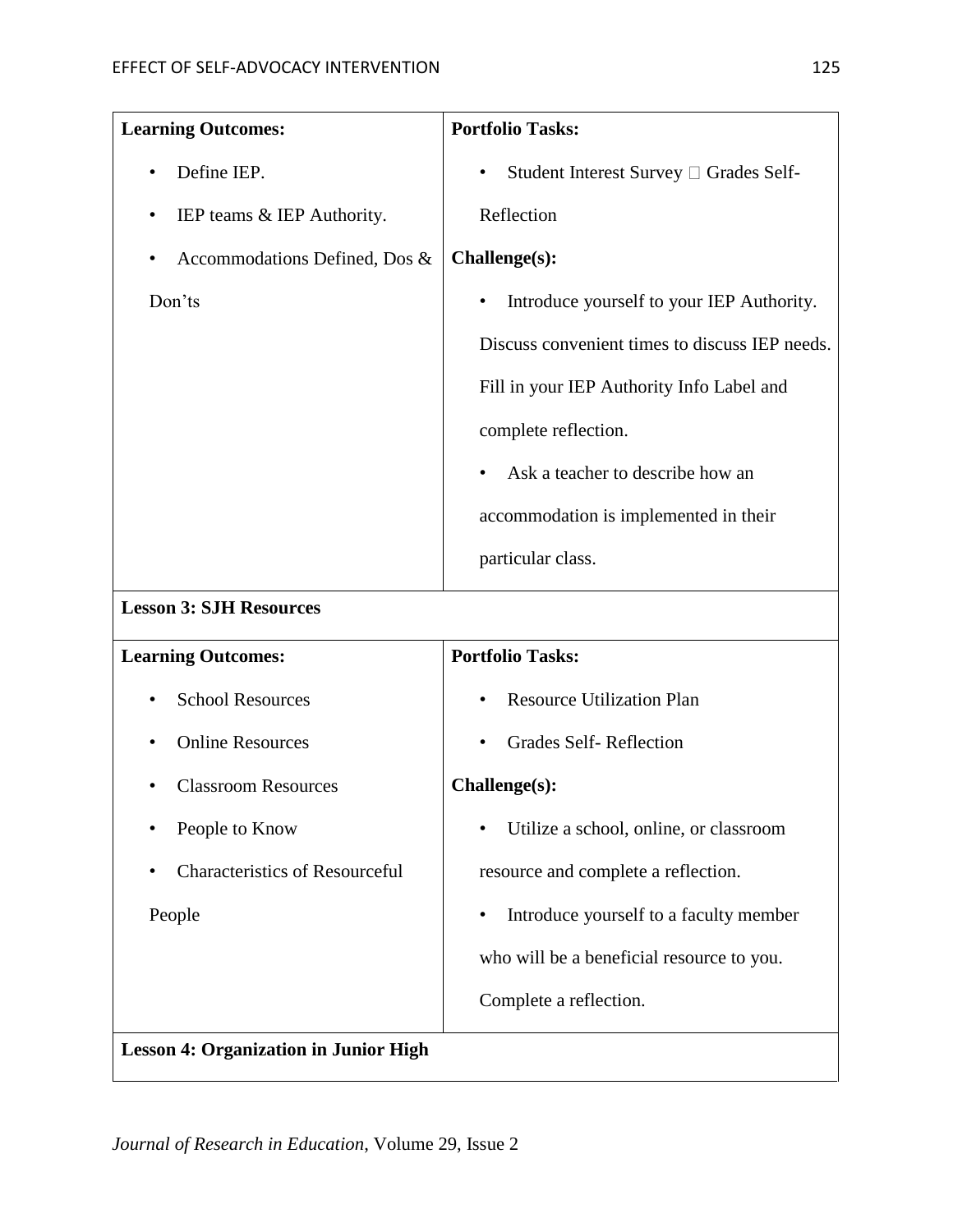|              | <b>Learning Outcomes:</b>       | <b>Portfolio Tasks:</b>                        |
|--------------|---------------------------------|------------------------------------------------|
|              | $\Box$ Agenda Utilization       | <b>Organization Plan</b>                       |
| $\Box$       | Student ID storage Backpack and | • Grades Self-Reflection                       |
|              | Folder                          | Challenge(s):                                  |
|              | Labelling                       | • Utilize your agenda and have teachers sign   |
| $\mathbf{L}$ | Habits for Success BEWARE of    | off for at least one week. Complete a          |
|              | binders & lockers.              | reflection.                                    |
|              |                                 | • Select and implement one organization        |
|              |                                 | goal.                                          |
|              |                                 | Complete a reflection.                         |
|              |                                 | • Label all folders, notebooks, etc. with your |
|              |                                 | name, the class subject, and teacher's name.   |

The data were analyzed using charts and graphs to determine if a visual difference was apparent between the scores from one year to the next. The data were then analyzed using a Mann-Whitney U test to determine if there were differences in the GPA of students with disabilities from one year to the next after the intervention took place. The Mann-Whitney U test was selected because the data contained extreme outliers which could not be ethically removed, the data were not normally distributed as reported by the Shapiro-Wilk test, and the data violated homogeneity of variance  $(p = .001)$ .

### **Results**

During the 2018-2019 school year, there were 161 total students with disabilities at SJH. Of this population, 30.4 percent of students had failed at least one course, 15.5 percent of

*Journal of Research in Education*, Volume 29, Issue 2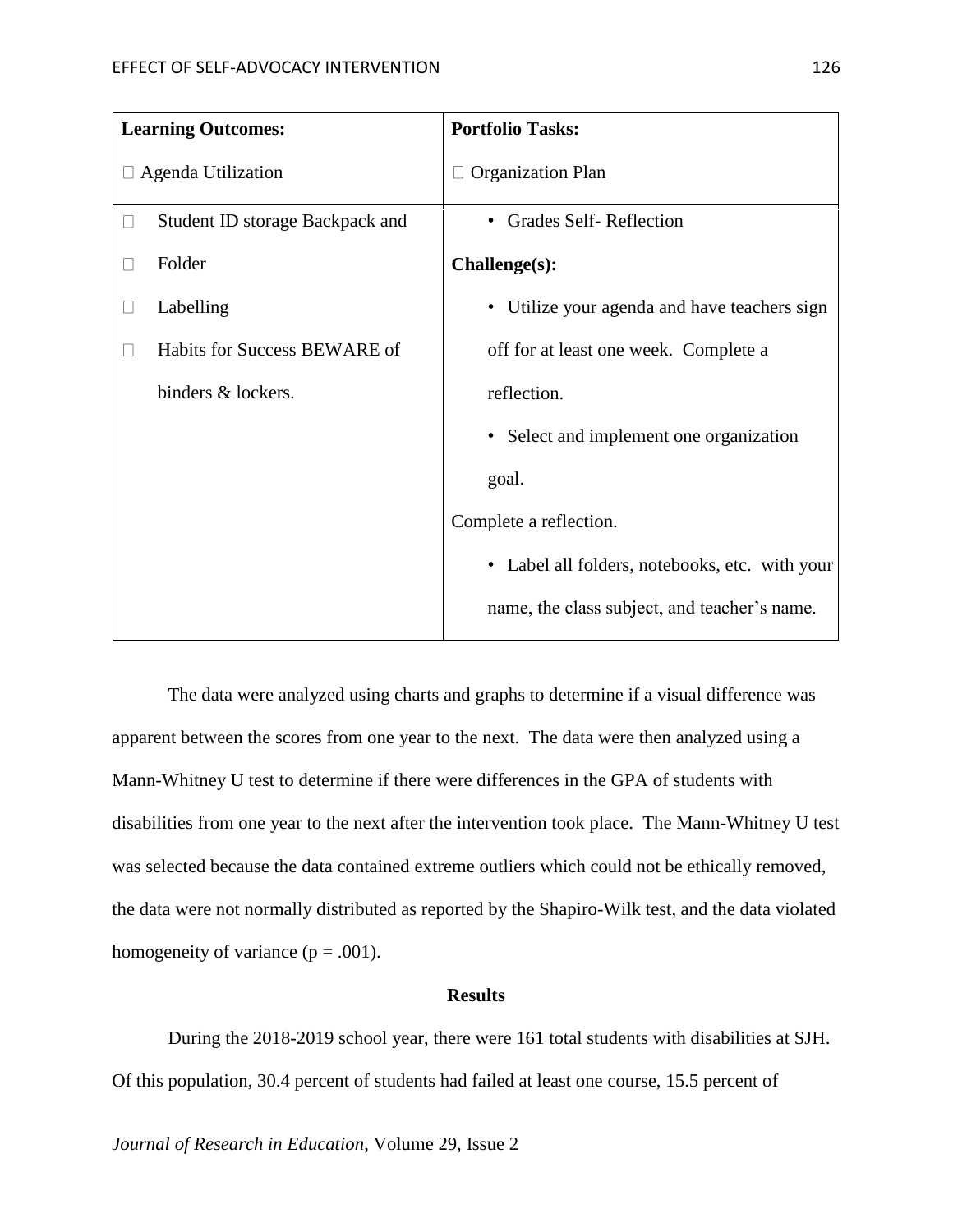students had failed at least two courses, and 9.3 percent of students had failed three or more courses.

In the 2019-2020 school- year, participants were given explicit instruction in selfadvocacy skills to develop non-academic behaviors and habits that were essential to post-school and employment success. Participants were given instruction twice a month during their physical education classes. In addition to instruction, the school utilized funding from the PBIS committee to provide participants with consistent positive reinforcement for their commitment to the initiative.

During the first quarter, students had participated in four of twelve workshops for their year. After the first quarter, there was a decrease in the number of students with disabilities who had failed one or more courses. During the 2019-2020 school year, there were 171 total students with disabilities at SJH. Of this population, 21.6 percent of students had failed at least one course, 8.8 percent of students had failed at least two courses, and 3.5 percent of students had failed three or more courses. Results are displayed in Figure 2.

### **Figure 2**



*Percentage of Students with Disabilities Failing One or More Courses after the First Quarter*

*Journal of Research in Education*, Volume 29, Issue 2 A Mann-Whitney U test was run to determine if there were differences in student GPAs between one year and the next once an intervention took place. Distributions of the GPA scores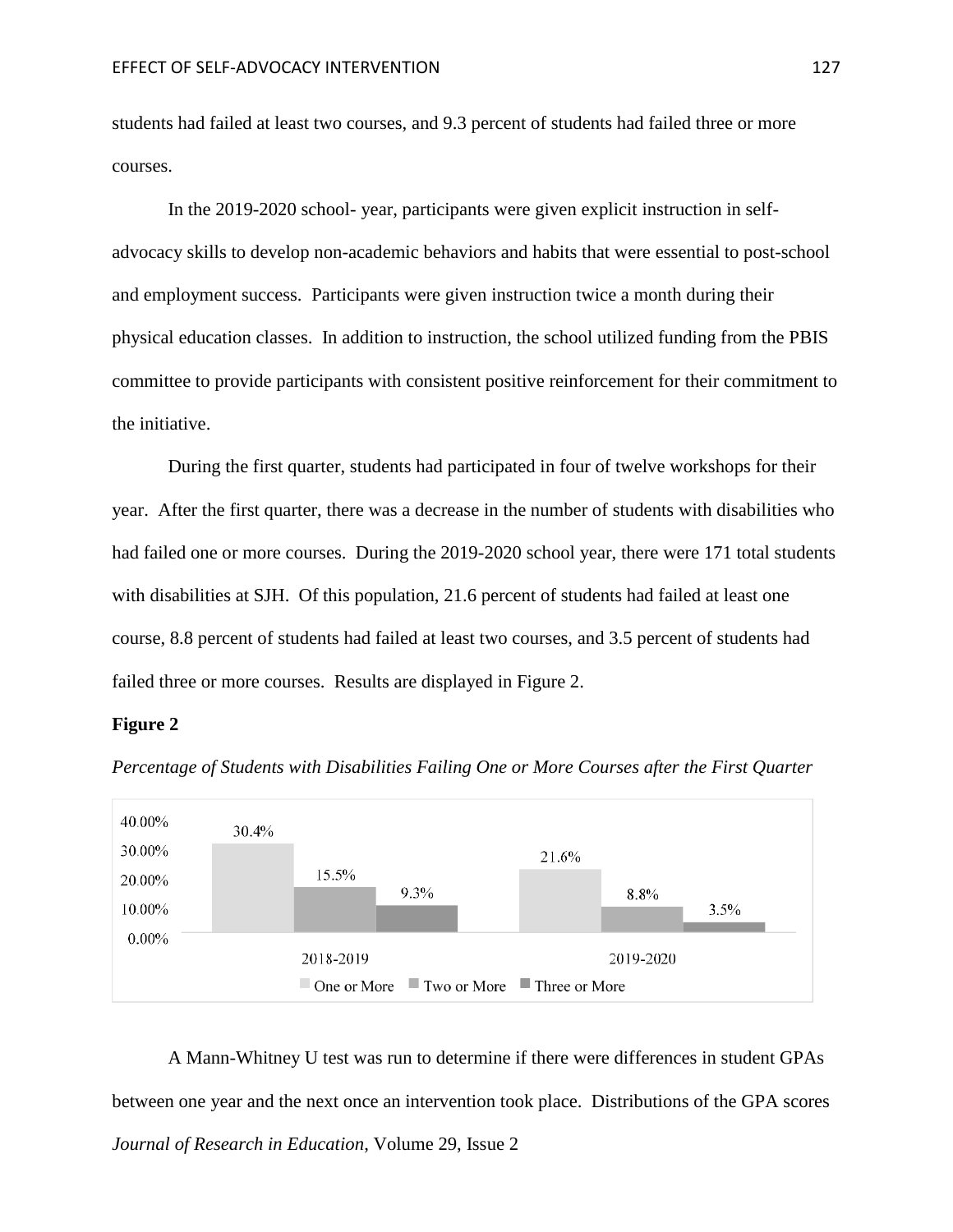for 2018 to 2019 were similar, as assessed by visual inspection. GPA scores were statistically significantly higher in 2019 (*Mdn* = 87) than in 2018 (*Mdn* = 85),  $U = 763,991.500$ ,  $z = 4.871$ *p* = .000, using an exact sampling distribution for *U* (Dineen & Blakesley, 1973). An effect size was calculated using Cohen's *d* and is considered small (.21).

### **Discussion**

The purpose of this study was to analyze the impact of self-advocacy instruction on student success. While school graduation rates steadily climb, students with disabilities remain almost three times as likely to drop out of high school as their nondisabled peers (Snyder et al., 2019). Students struggle to meet post-school goals due to a lack of self-advocacy skills (McConnell et al., 2012). Self- advocacy strategies equip students with the skills needed for post-school success (Holzberg et al., 2019). Data from this study reinforce the importance of providing direct instruction in self-advocacy skills. These data show there is a statistically significant difference between the two groups. This shows that the intervention did have a positive effect on student GPAs, therefore, the null hypotheses must be rejected. The effect size of this intervention was considered small for this sample; however, higher effect sizes are harder to achieve for academic measures (Kraft, 2018).

When given explicit instruction in self-advocacy skills, students were enabled to develop the non-academic behaviors essential to student success. The study reinforces the need for schools to provide direct instruction in self-advocacy. General and special education teachers should collaborate to teach students with disabilities to self-advocate in deliberate ways throughout their schooling (Prater et al., 2014). Without knowledge of these ramifications, schools cannot develop initiatives to teach essential nonacademic behaviors needed for success of students with disabilities.

### *Journal of Research in Education*, Volume 29, Issue 2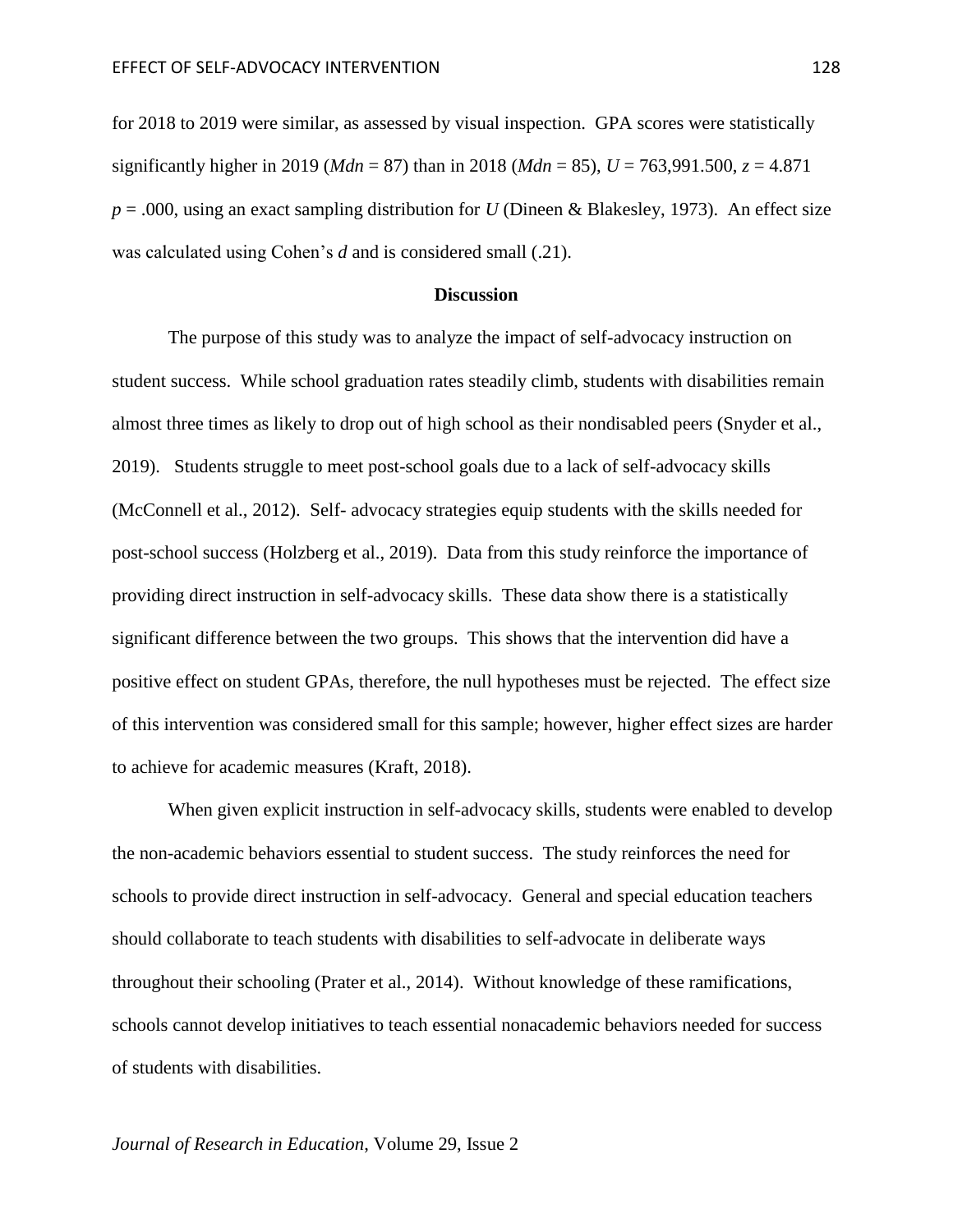### **Limitations**

There was one limitation of this research concerning generalizability. Data were only collected from one school in one city. Further, participants were only selected from one school and all come from similar socio-economic backgrounds. Overall, generalizability regarding the findings of this study are not possible unless the study was replicated. Another limitation of the student included the length of the study. Instruction was only provided to students for one quarter of the school year. The success of the year-long curriculum was yet to be determined. A final limitation is the use of one measure to determine the curriculum's success. Analysis of multiple data sources, including academic data, discipline data, standardized assessments, etc. would provide more thorough depiction of the initiative's success.

## **Implications**

Assessments identifying the nonacademic skills students need to master are essential to the likeliness of post-school success (McConnell et al., 2012). Schools and educators can develop action plans for providing direct instruction in self-advocacy. Explicit instruction in self-advocacy skills must be provided to students so that students select appropriate accommodations and can effectively articulate their needs to teachers (Prater et al., 2014). Future studies should focus on this topic, using the same methods in order to confirm and support the results as outline here. Future studies should also use a control group when possible or a single-case design method. Future studies should also use multiple locations and report demographics of students for generalizability purposes.

## **References**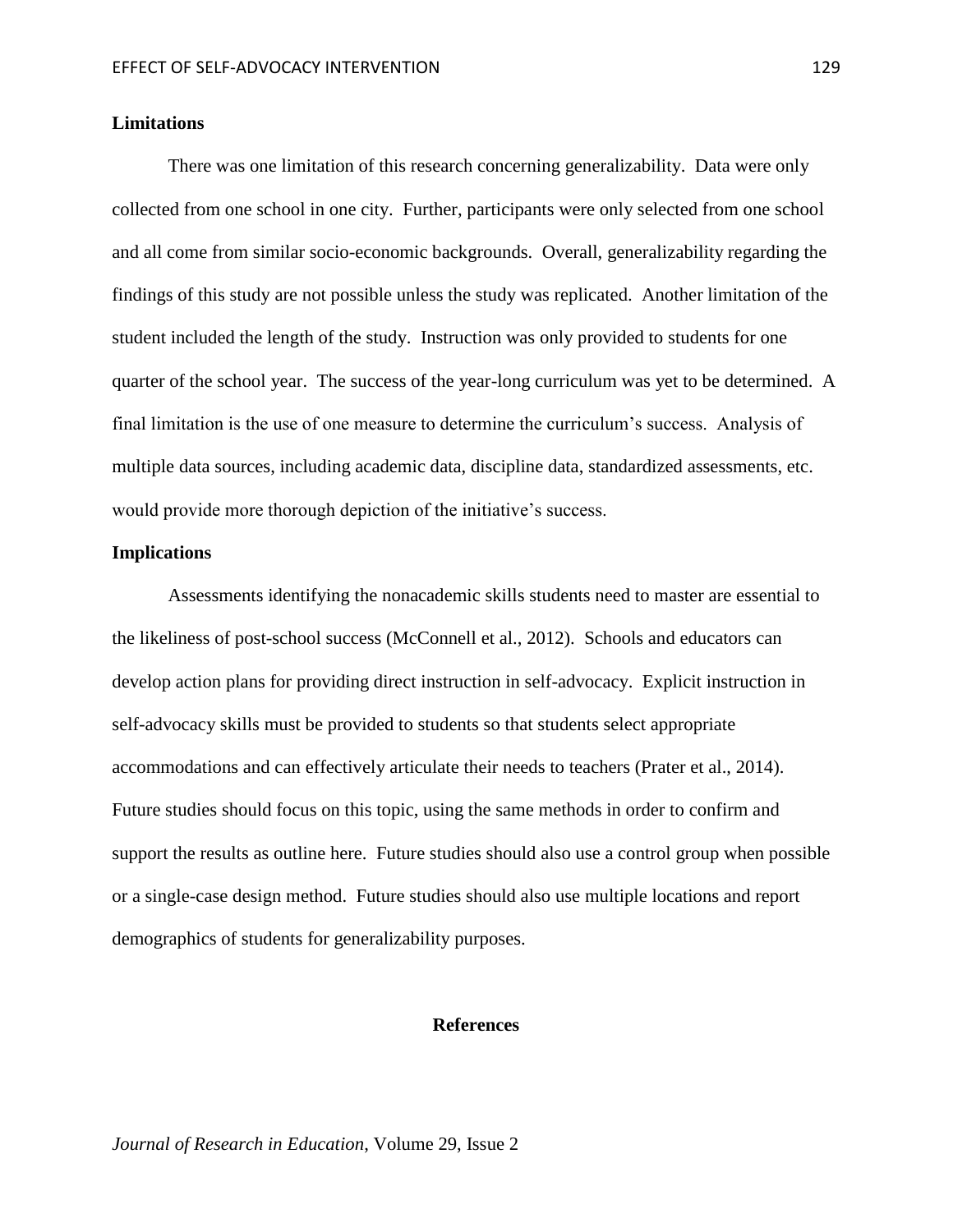- Dineen, L. C., & Blakesley, B. C. (1973). Algorithm AS 62: Generator for the sampling distribution of the Mann-Whitney U statistic. *Applied Statistics*, *22*, 269-273.
- Holzberg, D. G., Test, D. W., & Rusher, D. E. (2019). Self-Advocacy Instruction to Teach High School Seniors with Mild Disabilities to Access Accommodations in College. *Remedial & Special Education*, *40*(3), 166–176.
- Kraft, M.A. (2018). Interpreting Effect Sizes of Education Interventions. Brown University Working Paper. Individuals with Disabilities Education Act of 2004, Pub. L. No. 108–446, x612, 2686 Stat. 118. (2004). Retrieved from<http://idea.ed.gov/>
- McCarthy, D. (2007). Teaching self-advocacy to students with disabilities. *About Campus*, *12*(5), 10–16. https://doi-org.lynx.lib.usm.edu/10.1002/abc.225
- McConnell, A. E., Martin, J. E., Juan, C. Y., Hennessey, M. N., Terry, R. A., el-Kazimi, N. A.,Willis, D. M. (2012). Identifying Nonacademic Behaviors Associated with Post-School Employment and Education. *Grantee Submission*, 36.
- Prater, M. A., Redman, A. S., Anderson, D., & Gibb, G. S. (2014). Teaching Adolescent Students With Disabilities to Self-Advocate for Accommodations. *Intervention in School and Clinic, 49*(5), 298- 305.
- Rous, B. S., & Hallam, R. A. (2006). *Tools for transition in early childhood: A step-by-step guide for agencies, teachers, & families*. Baltimore, MD: Paul H. Brookes Pub.
- Sanford, C., Newman, L., Wagner, M., Cameto, R., Knokey, A.-M., and Shaver, D. (2011). *The Post- High School Outcomes of Young Adults with Disabilities up to 6 Years After High School. Key Findings From the National Longitudinal Transition Study-2 (NLTS2)*  (NCSER 2011-3004). Menlo Park, CA: SRI International.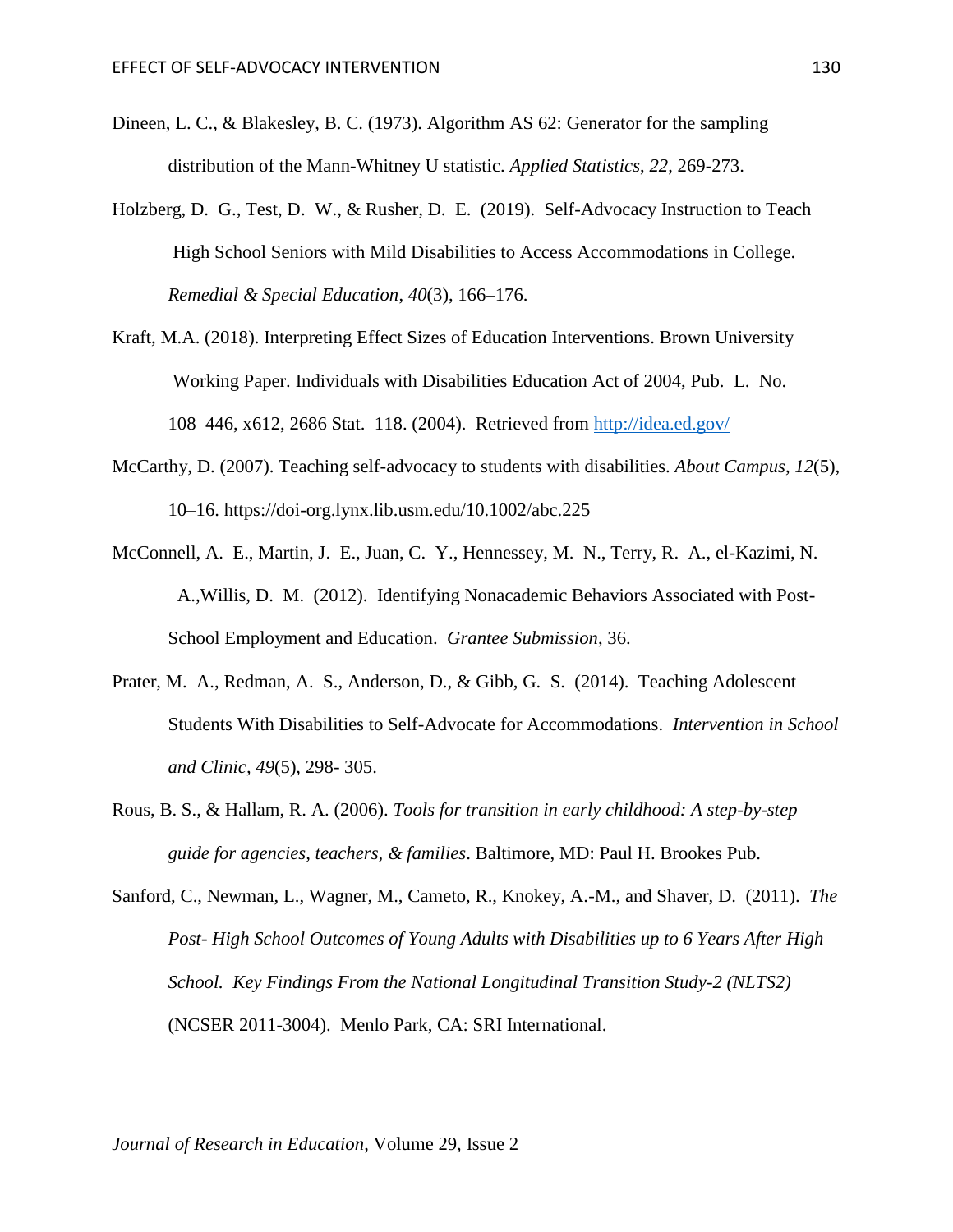- Snyder, T.D., de Brey, C., & Dillow, S. A. (2019). *Digest of education statistics 2017* (NCES 2017-094). National Center for Education Statistics, Institute of Education Sciences, U.S. Department of Education. Washington, DC.
- Zhang, D., Roberts, E., Landmark, L., & Ju, S. (2019). Effect of self-advocacy training on students with disabilities: Adult outcomes and advocacy involvement after participation. Journal of Vocational Rehabilitation, 50(2), 207–218. https://doiorg.lynx.lib.usm.edu/10.3233/JVR-181001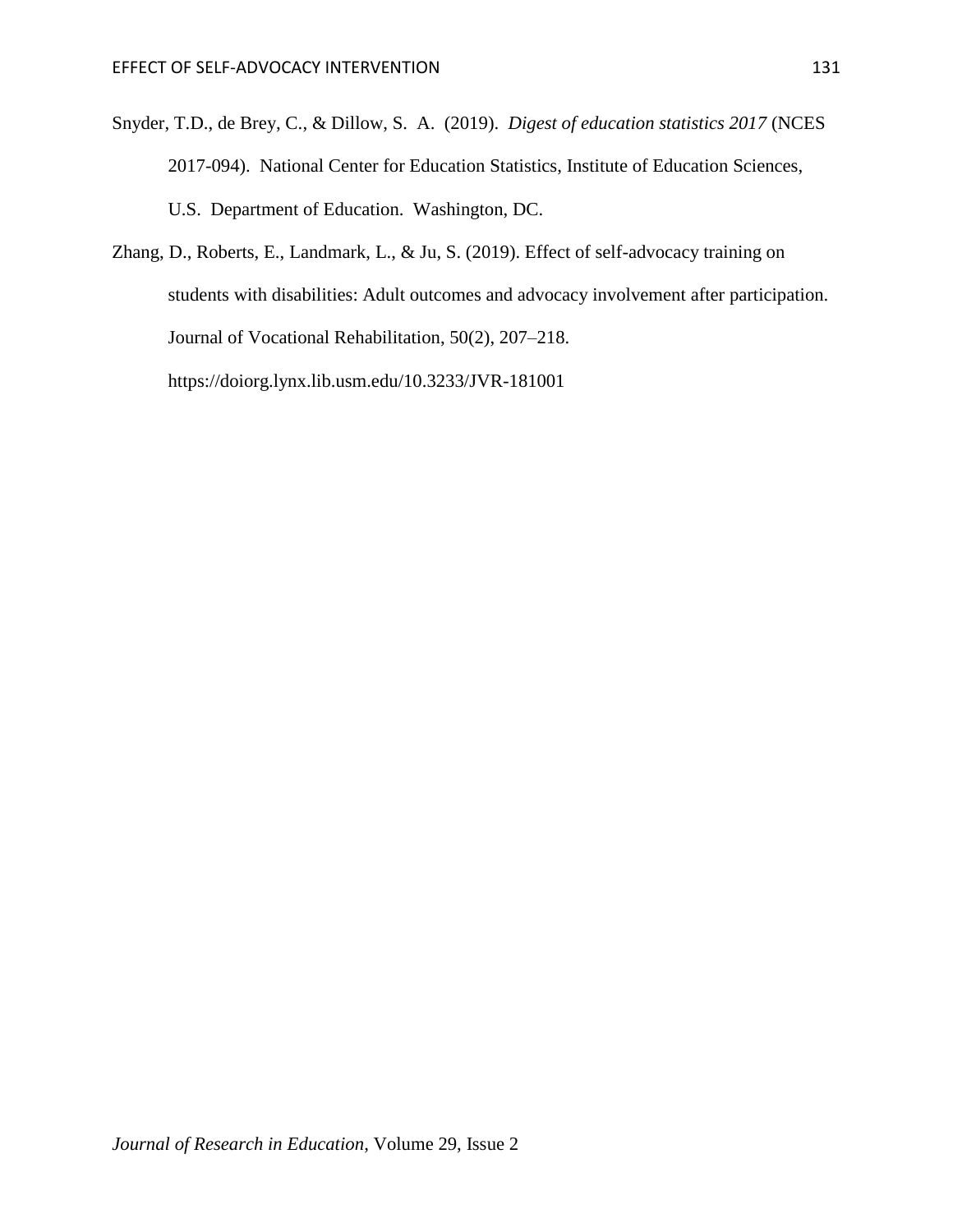# **Appendix A**

# **Self-Advocacy Curriculum Overview**

| Lesson 1: Self- Advocacy through E3              |                                                                |  |
|--------------------------------------------------|----------------------------------------------------------------|--|
| <b>Learning Outcomes:</b>                        | <b>Portfolio Tasks:</b>                                        |  |
| Define Self-Advocacy<br>$\bullet$                | <b>Student Info Sheets</b><br>$\bullet$                        |  |
| Purpose, Goals,                                  | Permission Slip $\Box$ Grades Self-Reflection<br>٠             |  |
| Outcomes,                                        | Challenge(s):                                                  |  |
| Rationale                                        | Have parents fill out and sign the permission slip.            |  |
| Schedule, Routines,<br>$\bullet$                 |                                                                |  |
| Challenges, & Incentives.                        |                                                                |  |
| <b>Lesson 2: IEP Basics &amp; Accommodations</b> |                                                                |  |
| <b>Learning Outcomes:</b>                        | <b>Portfolio Tasks:</b>                                        |  |
| Define IEP.                                      | Student Interest Survey □ Grades Self-<br>٠                    |  |
| IEP teams & IEP                                  | Reflection                                                     |  |
| Authority.                                       | Challenge(s):                                                  |  |
| Accommodations<br>٠                              | Introduce yourself to your IEP Authority. Discuss<br>$\bullet$ |  |
| Defined, Dos & Don'ts                            | convenient times to discuss IEP needs. Fill in your            |  |
|                                                  | IEP Authority Info Label and complete reflection.              |  |
|                                                  | Ask a teacher to describe how an accommodation                 |  |
|                                                  | is implemented in their particular class.                      |  |
| <b>Lesson 3: SJH Resources</b>                   |                                                                |  |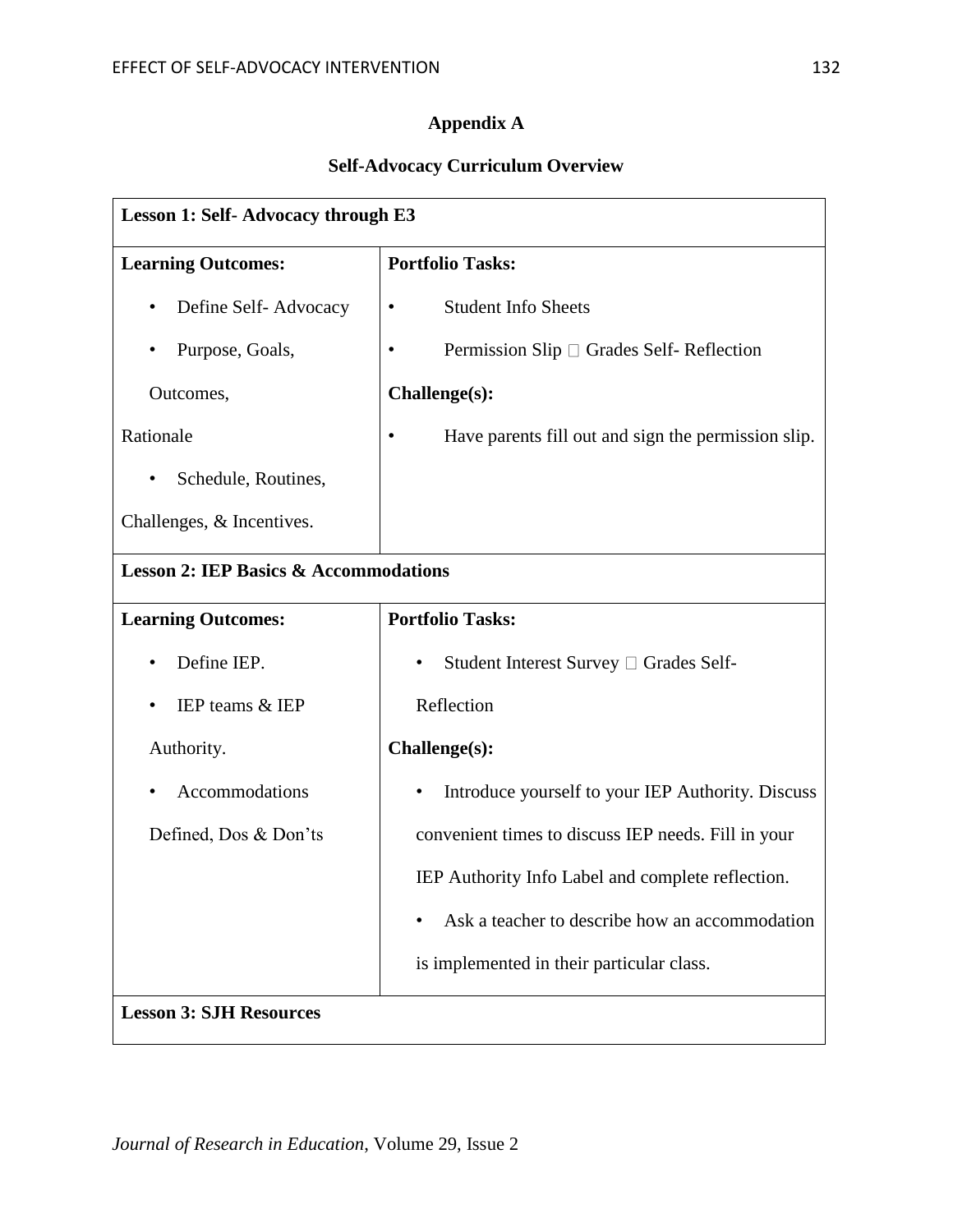| <b>Learning Outcomes:</b>                    | <b>Portfolio Tasks:</b>                                         |
|----------------------------------------------|-----------------------------------------------------------------|
| <b>School Resources</b>                      | <b>Resource Utilization Plan</b>                                |
| <b>Online Resources</b>                      | <b>Grades Self-Reflection</b>                                   |
| <b>Classroom Resources</b>                   | Challenge(s):                                                   |
| People to Know                               | Utilize a school, online, or classroom resource<br>٠            |
| Characteristics of                           | and complete a reflection.                                      |
| <b>Resourceful People</b>                    | Introduce yourself to a faculty member who will                 |
|                                              | be a beneficial resource to you. Complete a                     |
|                                              | reflection.                                                     |
| <b>Lesson 4: Organization in Junior High</b> |                                                                 |
| <b>Learning Outcomes:</b>                    | <b>Portfolio Tasks:</b>                                         |
| Agenda Utilization                           | Organization Plan. □ Grades Self- Reflection                    |
| ID storage                                   | Challenge(s):                                                   |
| Backpack & Folder                            | Utilize your agenda and have teachers sign off for<br>$\bullet$ |
| Labelling                                    | at least one week. Complete a reflection.                       |
| <b>Habits for Success</b><br>$\bullet$       |                                                                 |
| BEWARE of binders &                          |                                                                 |
| lockers.                                     |                                                                 |

| Select and implement one organization goal. |
|---------------------------------------------|
| Complete a reflection.                      |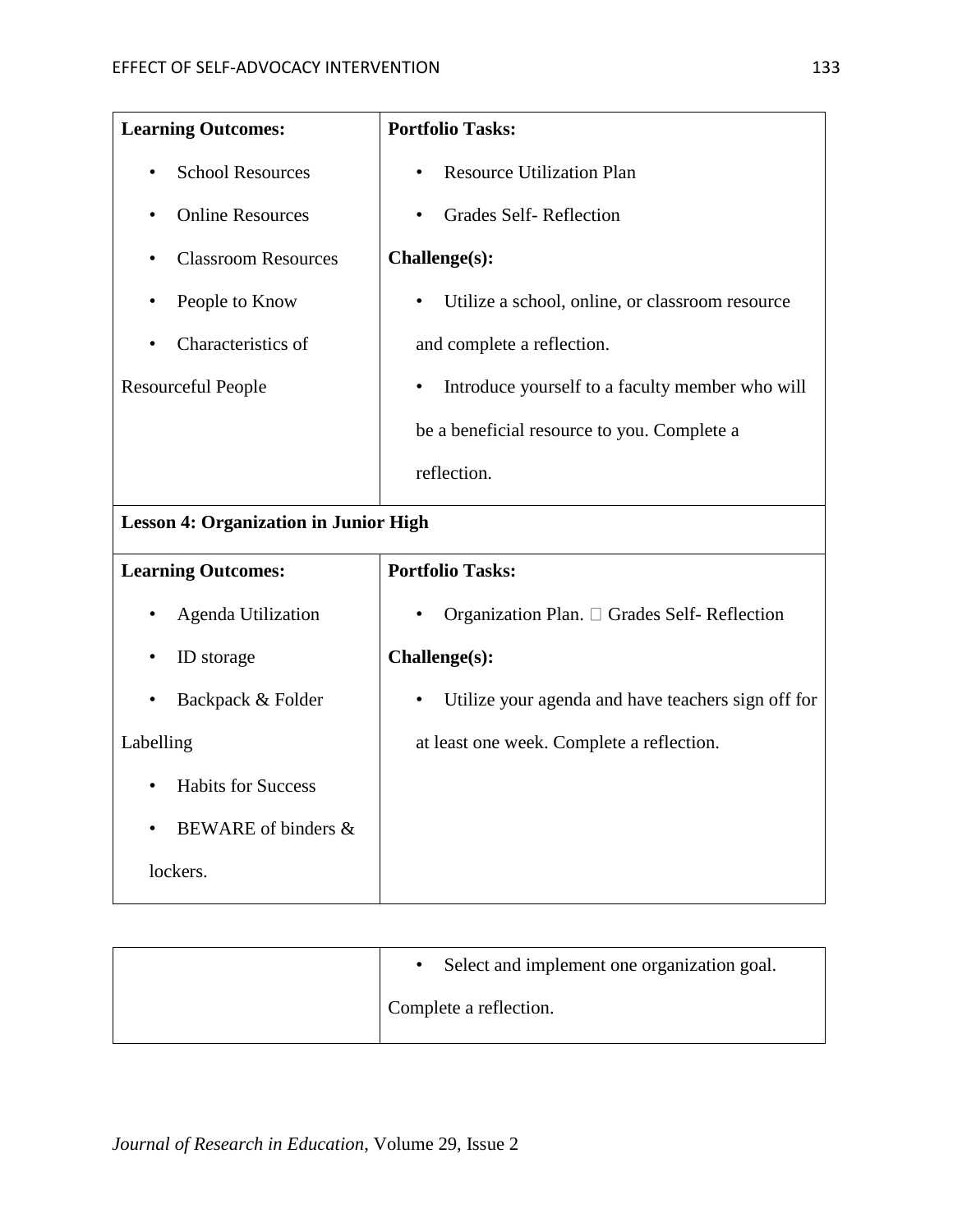|                                          | Label all folders, notebooks, etc. with your name,       |  |
|------------------------------------------|----------------------------------------------------------|--|
|                                          | the class subject, and teacher's name.                   |  |
| <b>Lesson 5: Communication is Key</b>    |                                                          |  |
| <b>Learning Outcomes:</b>                | <b>Portfolio Tasks:</b>                                  |  |
| <b>Communication Skills</b>              | Maintaining Positive Relationships with Teachers         |  |
| Self-advocating with<br>٠                | Analysis                                                 |  |
| teachers                                 | <b>Grades Self-Reflection</b>                            |  |
| <b>Maintaining Positive</b><br>$\bullet$ | Challenge(s):                                            |  |
| <b>Relationships with Teachers</b>       | Develop self-advocacy goals. Initiate one self           |  |
|                                          | advocacy goal. Complete the reflection.                  |  |
|                                          | Participate in your annual IEP. Your goal should         |  |
|                                          | be to offer any type of input at least once. This can be |  |
|                                          | asking/answering a question, offering insight, or        |  |
|                                          | elaborating on a topic.                                  |  |
|                                          | Deliver IEP goals, obtain signatures, discuss<br>٠       |  |
|                                          | accommodations.                                          |  |
| <b>Lesson 6: Mindset Matters</b>         |                                                          |  |
| <b>Learning Outcomes:</b>                | <b>Portfolio Tasks:</b>                                  |  |
| Growth Mindset vs. Fixed<br>$\bullet$    | Growth Mindset Contract and Plan<br>$\bullet$            |  |
| Mindsets                                 | <b>Grades Self-Reflection</b>                            |  |
| Talent vs. Grit<br>$\bullet$             | Challenge(s):                                            |  |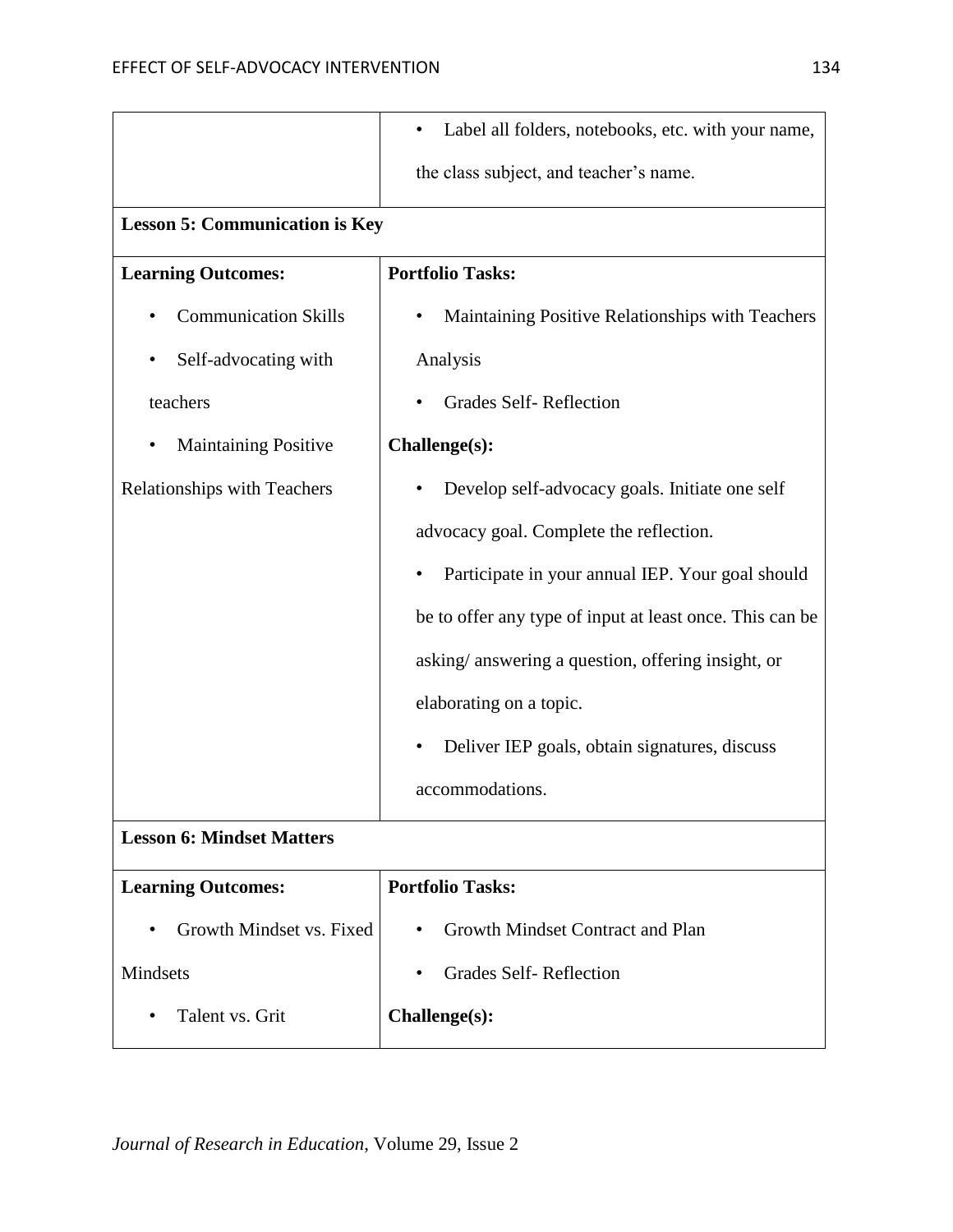|                                          | Discuss areas for improvements with at least two<br>$\bullet$ |  |
|------------------------------------------|---------------------------------------------------------------|--|
|                                          | teachers.                                                     |  |
|                                          |                                                               |  |
|                                          |                                                               |  |
| <b>Lesson 7: Disability Awareness</b>    |                                                               |  |
| <b>Learning Outcomes:</b>                | <b>Portfolio Tasks:</b>                                       |  |
| <b>Disability Research:</b><br>$\bullet$ | <b>Disability Awareness Research</b><br>٠                     |  |
| Facts, Characteristics,                  | Grades Self-Reflection                                        |  |
| Accommodations, Self-Help                | Challenge(s):                                                 |  |
| strategies                               | Complete Disability Research Assignment. Find<br>٠            |  |
| Advocating & discussing<br>٠             | at least 8 facts, characteristics, and/or helpful             |  |
| disabilities.                            | strategies.                                                   |  |
| Mindset & Disability.<br>$\bullet$       | Complete self-reflection.                                     |  |
| <b>Lesson 8: Learning Styles</b>         |                                                               |  |
| <b>Learning Outcomes:</b>                | <b>Portfolio Tasks:</b>                                       |  |
| <b>Learning Styles</b>                   | <b>Learning Styles Assessment</b>                             |  |
| <b>Assessing Current</b>                 | <b>Current Accommodations Analysis</b>                        |  |
| Accommodations                           | <b>Grades Self-Reflection</b><br>٠                            |  |
|                                          | Challenge(s):                                                 |  |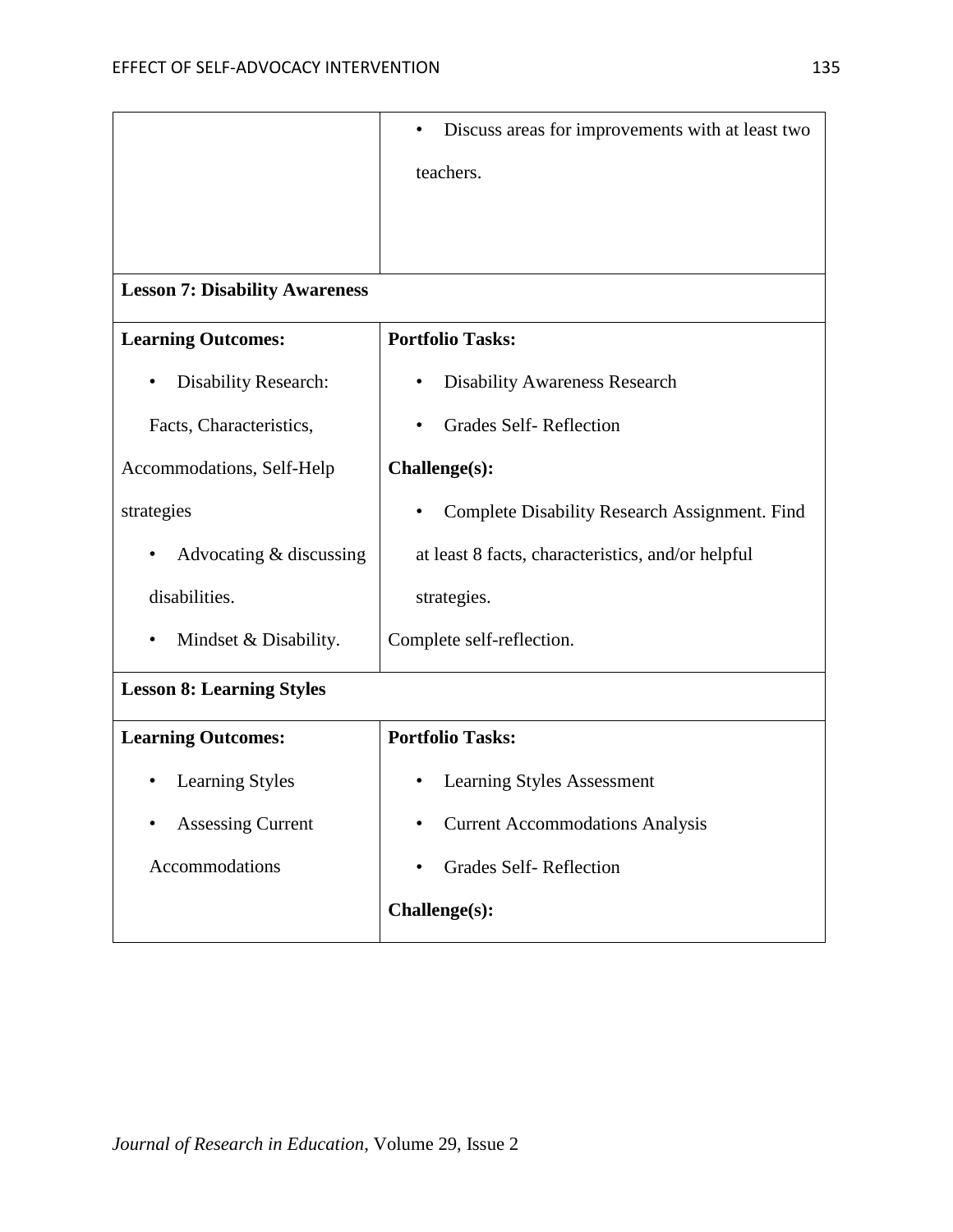|                                                           | $\Box$ Discuss the results of your learning styles survey and |  |
|-----------------------------------------------------------|---------------------------------------------------------------|--|
|                                                           | current accommodations analysis with your IEP                 |  |
|                                                           | Authority and family.                                         |  |
| Lesson 9: Reading, Writing, Math, Study Skills            |                                                               |  |
| <b>Learning Outcomes:</b>                                 | <b>Portfolio Tasks:</b>                                       |  |
| <b>Skills</b><br>$\bullet$                                | Academic Goals Action Plan                                    |  |
| Identify strengths and<br>$\bullet$                       | <b>Grades Self-Reflection</b>                                 |  |
| needs                                                     | Challenge(s):                                                 |  |
| <b>Tips for Success</b><br>٠                              | Review your academic goals with your teachers.                |  |
| <b>Goal Setting</b><br>٠                                  | Revise goals as needed based on teacher input.                |  |
| <b>Lesson 10: Behavior &amp; Self- Regulation</b>         |                                                               |  |
| <b>Learning Outcomes:</b>                                 | <b>Portfolio Tasks:</b>                                       |  |
| <b>Skills</b><br>٠                                        | Behavior & Self-Regulation Goals Action Plan<br>٠             |  |
| Identify strengths and<br>$\bullet$                       | <b>Grades Self-Reflection</b>                                 |  |
| needs                                                     | Challenge(s):                                                 |  |
| <b>Tips for Success</b>                                   | Review your behavior/self-regulation plan with a              |  |
| <b>Goal Setting</b>                                       | teacher or a disciplinarian. Revise based on input if         |  |
|                                                           | needed.                                                       |  |
| <b>Lesson 11: Social Skills &amp; Conflict Resolution</b> |                                                               |  |